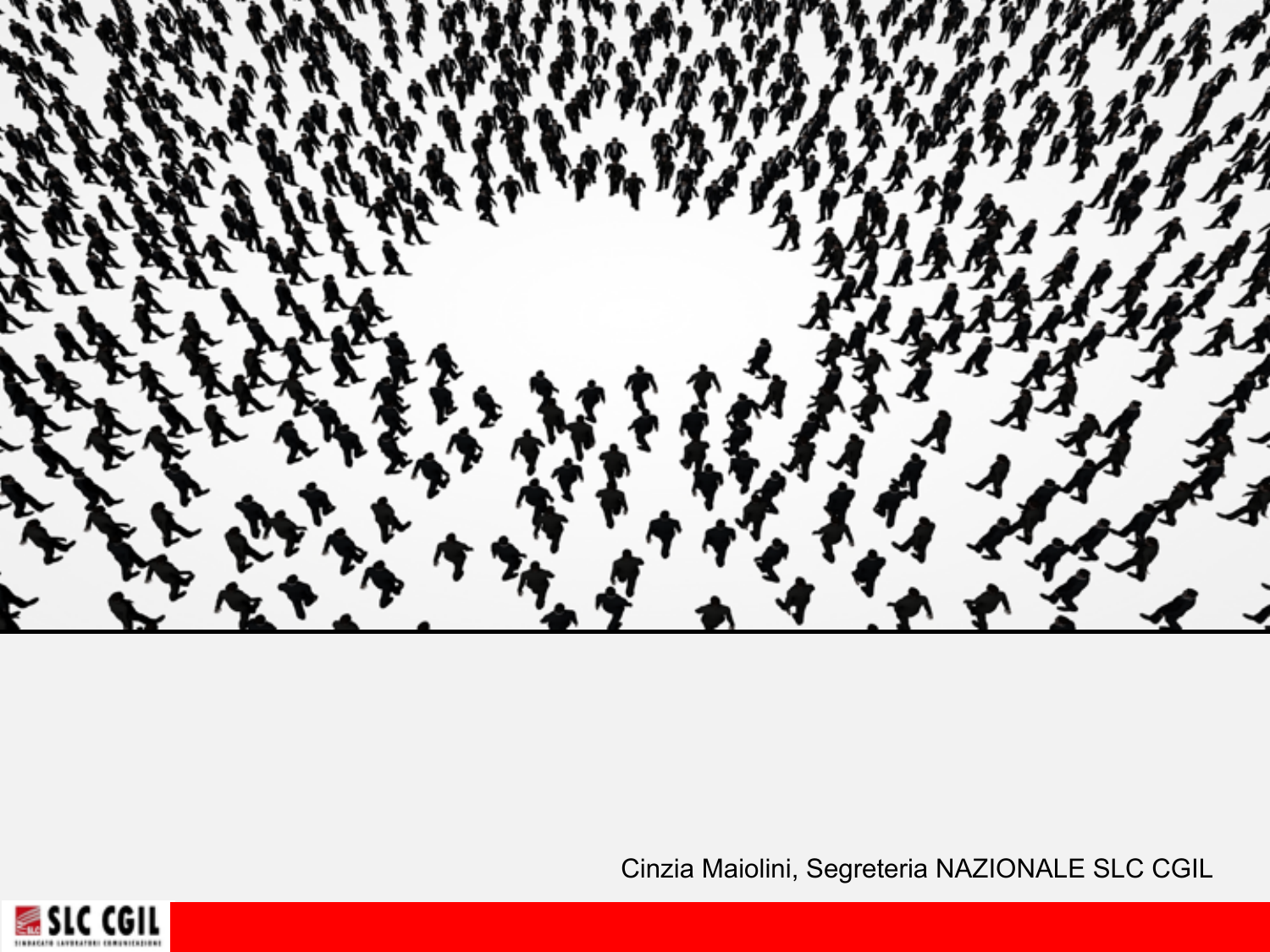# **IL POTERE DEI DATI**

IL CONTROLLO DELL'INFORMAZIONE E LO SFRUTTAMENTO ECONOMICO



**RDID MILIA OGNI GIORNO SI GENI BYTE DI DAT** AN  $2.5$ 

- **DGNI DUE GIORNI SI TÀ DI** OD **UAN1 FO MAZIONI PARI A QUELLA** DE UO **CREATA DA QUANDO** LA TERRA **NTO OPO**
- OLTA DALLE NOSTRE **QUALSIASI INFORM OSS** ES EREI RAC Æ **ABITUDINI È MERCE PREZIOSA**
- L'ACQUISIZIONE, L'IMMAGAZZINAMENTO, IL TRATTAMENTO E L'IMPIEGO DELLE INFORMAZIONI PRODOTTE DAI CITTADINI E SUI CITTADINI SONO AL CENTRO DEI PRINCIPALI CAMBIAMENTI SOCIALI IN CORSO

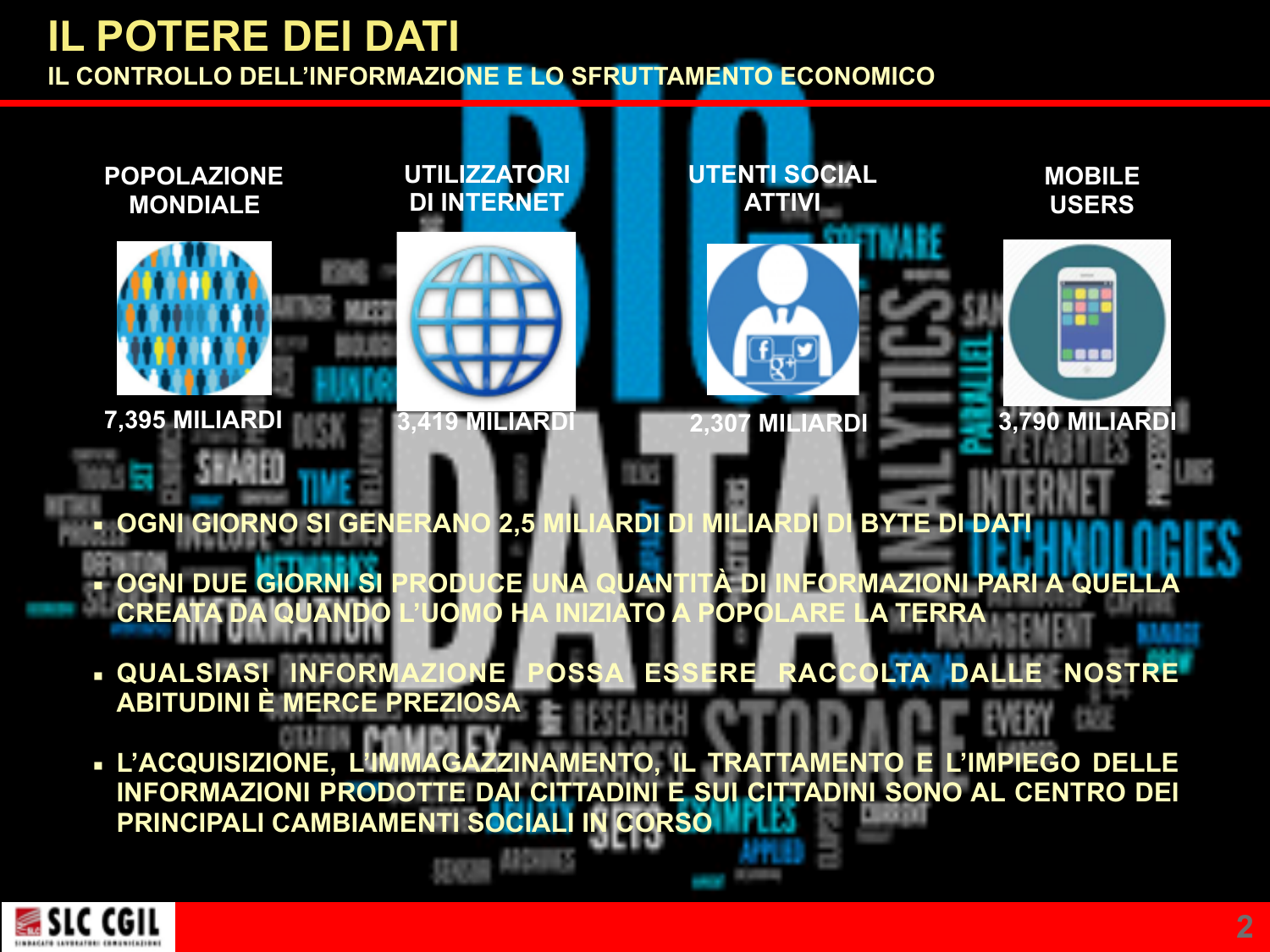### **I NUOVI MONOPOLI ECCO COME I GIGANTI HIGH-TECH DOMINANO IL MERCATO MONDIALE**

#### ▪ **531 MLD di CAPITALIZZAZIONE**

▪ **PIÙ DI 1 MLD di UTILIZZATORI SERVIZI GOOGLE (YOU TUBE, MAPS, GMAIL, CHROME, ANDROID OS)**

▪ **310 MLD di CAPITALIZZAZIONE** 

▪ **1,7 MLD di UTENTI ATTIVI AL MESE**

▪ **523 MLD di CAPITALIZZAZIONE**  ▪ **PIÙ di 650 MLN DI i-Phone VENDUTI dal 2007**



Microsoft

Google

- **325 MLD di CAPITALIZZAZIONE**
- **3 MLN di ABBONATI AD AMAZON PRIME**
- **420 MLD di CAPITALIZZAZIONE**

▪ **200 MLN DI DISPOSITIVI CHE UTILIZZANO WINDOWS 10 (1/3 DEL TOTALE UTILIZZATORI PRODOTTI WINDOWS)**



**CHI DETIENE LA CAPACITÀ DI ANALIZZARE LE INFORMAZIONI OGGI HA LA CHIAVE DELL'ECONOMIA E DELLO SVILUPPO**



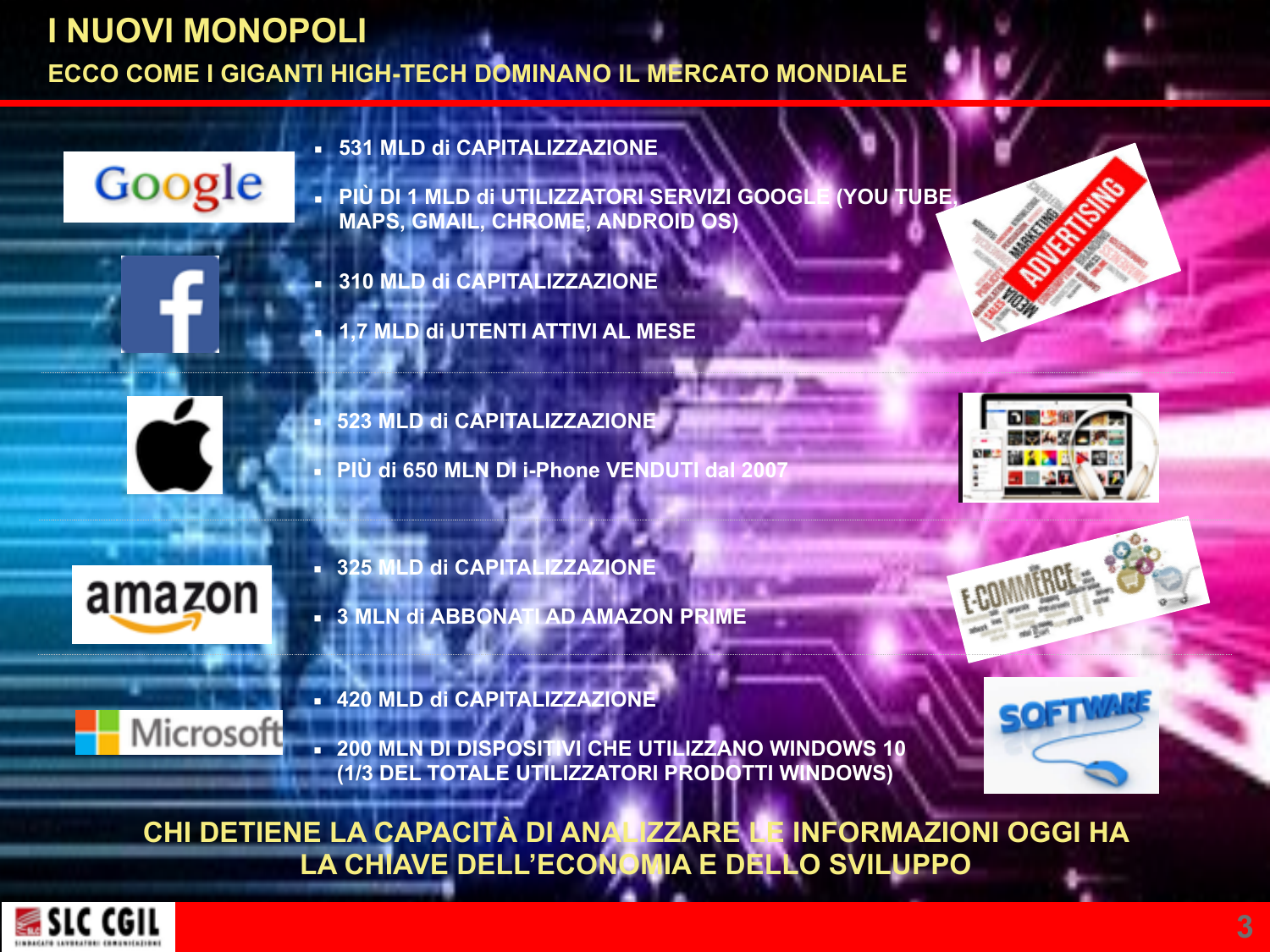## **BIG DATA, INTELLIGENZA ARTIFICIALE E PRIVACY LA NECESSITÀ DI UN NUOVO CONTRATTO SOCIALE**



POTER **DISPORRE** ED **ANALIZZARE** UNA GRANDE QUANTITÀ DI **INFORMAZIONI** PONE IL **PROBLEMA** DELLA LORO **SICUREZZA** E DELLA **TUTELA** DEI **DIRITTI** E DELLA **PRIVACY** DEI **TITOLARI** DI QUESTE **INFORMAZIONI**



Tustess